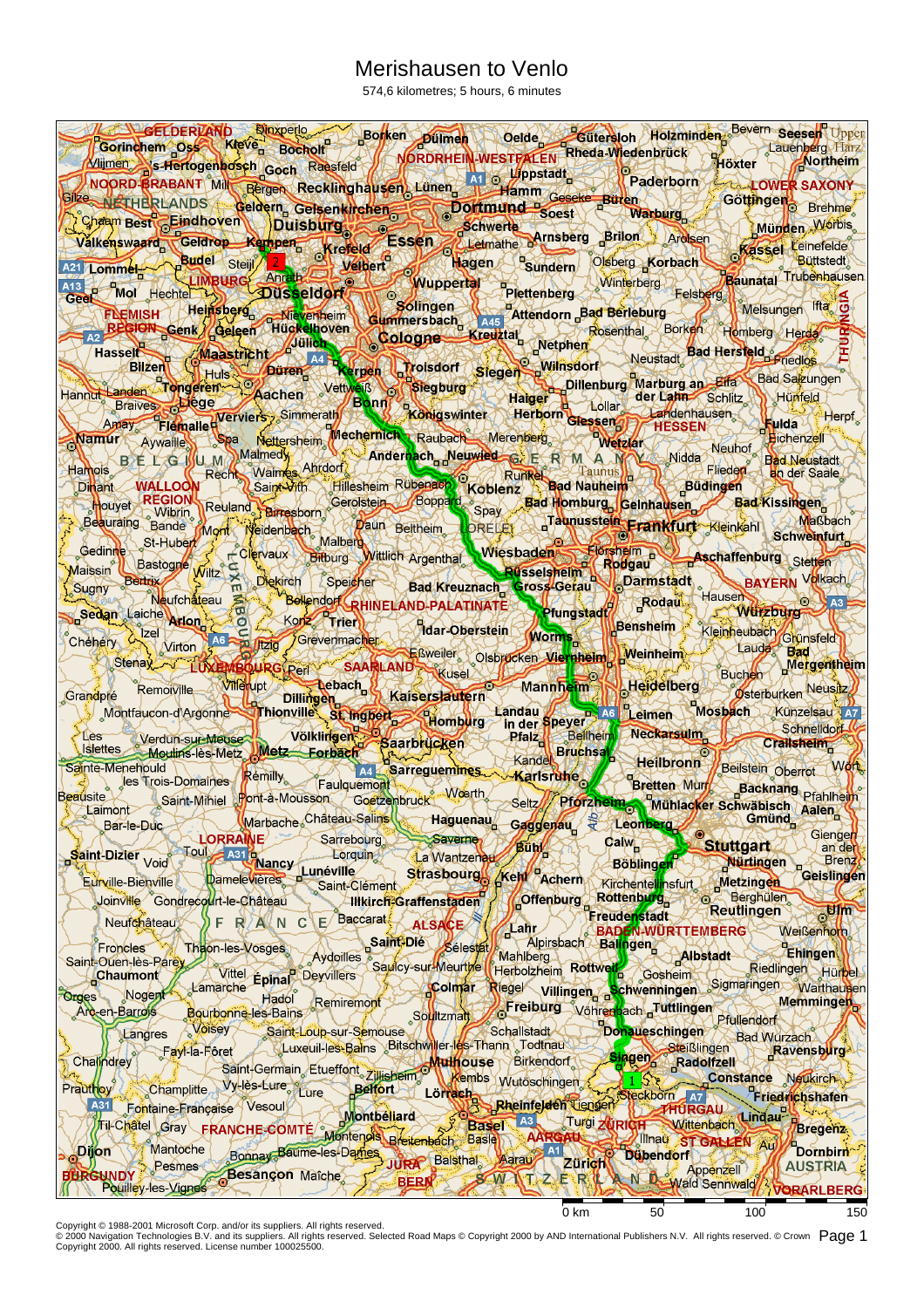| 9:00  | $0,0$ km | Depart Merishausen on Local road(s) (East) for 0,2 km<br>$\blacksquare$                                                                 |
|-------|----------|-----------------------------------------------------------------------------------------------------------------------------------------|
| 9:00  | $0,2$ km | Turn LEFT (North) onto Haupstrasse for 2,7 km                                                                                           |
| 9:04  | 2,9 km   | <b>Entering Germany</b>                                                                                                                 |
| 9:04  | 2,9 km   | Continue (North) on K6138 for 0,7 km                                                                                                    |
| 9:05  | 3,6 km   | <b>Entering Switzerland</b>                                                                                                             |
| 9:05  | 3,6 km   | Continue (North) on Local road(s) for 0,9 km                                                                                            |
| 9:07  | 4,5 km   | Turn RIGHT (West) onto Local road(s) for 0,1 km                                                                                         |
| 9:07  | 4,7 km   | Bear LEFT (West) onto Ramp for 80 m towards Donaueeschingen                                                                             |
| 9:07  | 4,7 km   | Bear RIGHT (West) onto A4 for 3,1 km                                                                                                    |
| 9:08  | 7,8 km   | <b>Entering Germany</b>                                                                                                                 |
| 9:08  | 7,8 km   | Continue (North-East) on B27 for 2,6 km                                                                                                 |
| 9:11  | 10,4 km  | Turn RIGHT (East) onto B314 for 2,2 km                                                                                                  |
| 9:13  | 12,6 km  | Turn LEFT (North-West) onto Local road(s) for 2,5 km                                                                                    |
| 9:16  | 15,1 km  | Bear LEFT (North-West) onto Otto-Efferen-Straße for 1,1 km                                                                              |
| 9:17  | 16,1 km  | Bear RIGHT (North) onto Local road(s) for 0,3 km                                                                                        |
| 9:17  | 16,4 km  | Bear LEFT (North) onto Local road(s) for 1,0 km                                                                                         |
| 9:18  | 17,4 km  | Turn RIGHT (East) onto L185 for 10,1 km                                                                                                 |
| 9:28  | 27,5 km  | Bear LEFT (West) onto L191 for 0,2 km                                                                                                   |
| 9:28  | 27,7 km  | Turn RIGHT (East) onto B311 for 0,8 km                                                                                                  |
| 9:29  | 28,6 km  | Turn RIGHT (South-East) onto Anschlussstelle Geisingen for 0,3 km towards A81 / Stuttgart                                               |
| 9:29  | 28,9 km  | Bear RIGHT (North-West) onto A81 [E41] for 110,6 km                                                                                     |
| 10:24 | 139,4 km | Continue (North-East) on Autobahnkreuz Stuttgart for 0,5 km towards A8 / A81 / Karlsruhe /<br>Heilbronn / München / Flughafen Stuttgart |
| 10:24 | 139,9 km | Stay on Autobahnkreuz Stuttgart (East) for 1,3 km towards A8 / A81 / Karlsruhe / Heilbronn                                              |
| 10:26 | 141,2 km | Continue (West) on A8 [A81] for 5,5 km                                                                                                  |
| 10:28 | 146,7 km | Stay on A8 [E52] (North) for 54,0 km towards A8 / Karlsruhe / Basel / Pforzheim                                                         |
| 10:55 | 200,7 km | Bear RIGHT (West) onto Autobahndreieck Karlsruhe [41] for 0,8 km towards A5 / Frankfurt /<br>Mannheim / Karlsruhe / Landau (Pfalz)      |
| 10:56 | 201,5 km | Bear RIGHT (North) onto A5 [E35] for 36,9 km                                                                                            |
| 11:14 | 238,5 km | Bear LEFT (North) onto Autobahnkreuz Walldorf [40] for 0,1 km towards A6 / A61 / Mannheim /<br>Koblenz / Saarbrücken / Heilbronn        |
| 11:14 | 238,6 km | Stay on Autobahnkreuz Walldorf (North) for 0,5 km towards A6 / A61 / Mannheim / Koblenz /<br>Saarbrücken                                |
| 11:15 | 239,1 km | Stay on Autobahnkreuz Walldorf (East) for 0,4 km towards A6 / A61 / Mannheim / Koblenz /<br>Saarbrücken                                 |
| 11:15 | 239,5 km | Stay on Autobahnkreuz Walldorf (North-West) for 0,4 km towards A6 / A61 / Mannheim / Koblenz<br>/ Saarbrücken                           |
| 11:16 | 239,9 km | Continue (West) on A6 [E50] for 6,1 km                                                                                                  |
| 11:19 | 246,0 km | Continue (North) on Autobahndreieck Hockenheim [30] for 1,2 km towards A61 / Koblenz /<br>Saarbrücken / Ludwigshafen / Speyer           |
| 11:20 | 247,2 km | Continue (West) on A61 [E31] for 27,9 km                                                                                                |
| 11:34 | 275,1 km | Stay on A61 [E31] (North) for 41,3 km towards A61 / Koblenz / Mainz / Saarbrücken                                                       |
| 11:54 | 316,4 km | Stay on A61 [E31] (North) for 78,2 km towards A61 / Köln / Koblenz                                                                      |
| 12:33 | 394,6 km | Stay on A61 [E31] (North) for 15,4 km towards A61 / Köln / Trier / Koblenz                                                              |
| 12:40 | 409,9 km | Stay on A61 [E31] (North-West) for 81,4 km towards A61 / Köln / Bonn                                                                    |
| 13:21 | 491,3 km | Stay on A61 [107] (North) for 79,6 km towards A61 / Venlo / Mönchengladbach / Aachen                                                    |
| 14:00 | 570,4 km | <b>Entering Netherlands</b>                                                                                                             |

Copyright © 1988-2001 Microsoft Corp. and/or its suppliers. All rights reserved.<br>© 2000 Navigation Technologies B.V. and its suppliers. All rights reserved. Selected Road Maps © Copyright 2000 by AND International Publish